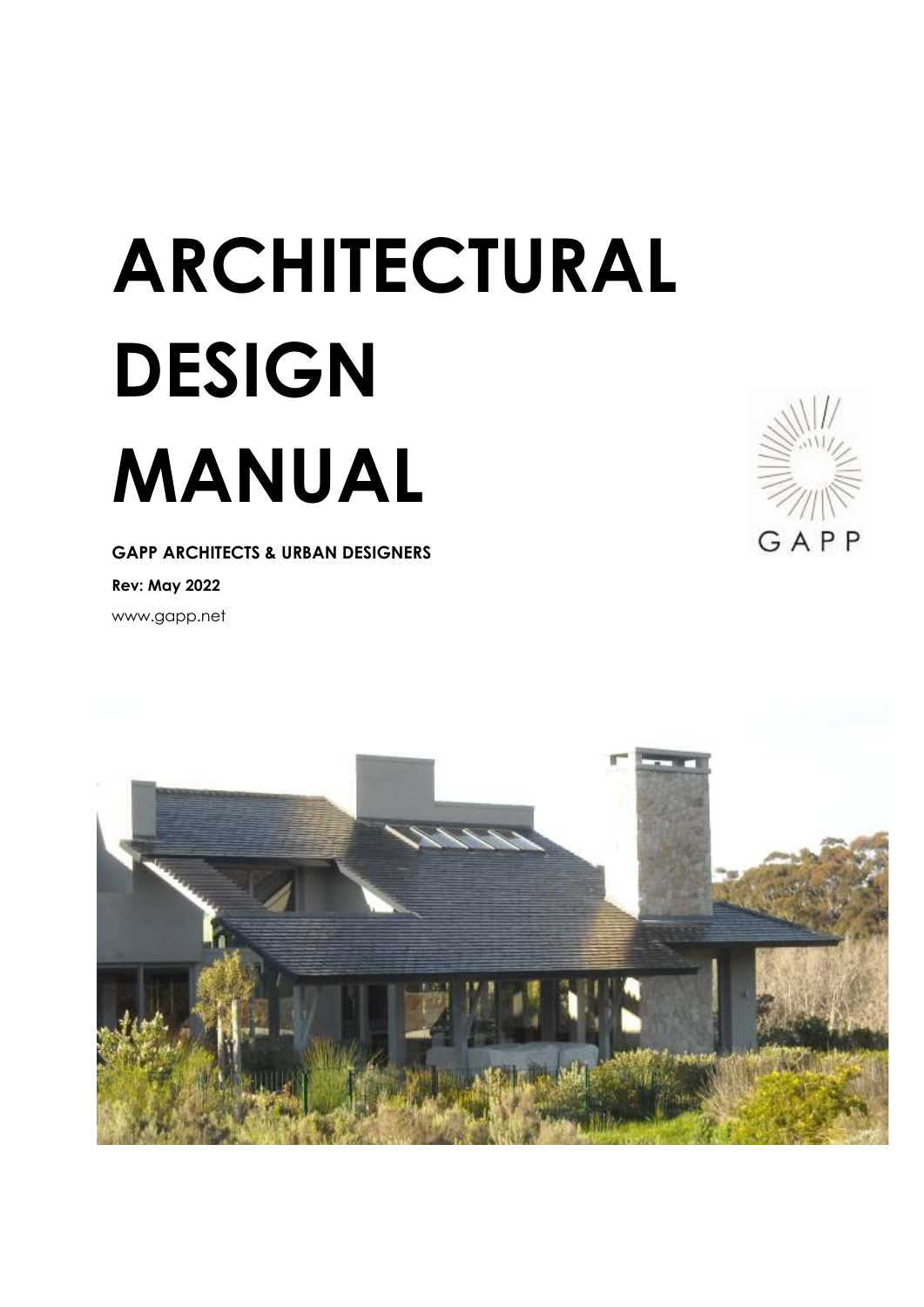

# **1. INTRODUCTION**

#### **1.1. PURPOSE OF THE ARCHITECTURAL DESIGN MANUAL**

The purpose of the architectural design manual (the Design Manual) is to provide design parameters for the proposed construction of additions and alterations to the existing houses on the Arabella Country Estate. The manual does not seek to limit creative expression, but rather to preserve the original design vision which, over the years, resulted in the development of this exceptional environment.

In updating the Design Manual, is important to ensure that the unique sense of place is preserved, not only to protect the property values, but also to maintain the exclusive character of the Estate.

#### **1.2. ARCHITECTURAL VISION**

The Arabella Estate is located within an environmentally sensitive area adjoining the Bot River Estuary. The aesthetic principles embodied in the Arabella Country Estate Design Manual reflect an architectural character that is in harmony with its unique surroundings, that is sensitive to environmental and climatic design determinants and that has a sense of place.

High standards of architectural and environmental quality will be maintained to achieve a refined and distinctive overall effect.

The overall aesthetic vision is carefully considered and is extensive:

- it promotes and organic aesthetic through the use of natural materials such as slate, stone and timber, coupled with subdued earth colours through the strict control of materials and finishes
- it encourages optimum orientation for sun and wind and for access, views and vistas;
- it reminds us that buildings should form sheltered north facing outdoor spaces and that we need wide low eaves and pergolas to shade walls;
- it limits the amount of space that can be built on each site and it controls the height of buildings;
- it governs the form and shape of landscaping and recommends the most suitable plants for both public and private areas. Please also refer to the Landscaping Design Manual.



SUGGESTED CLIMATIC RESPONSE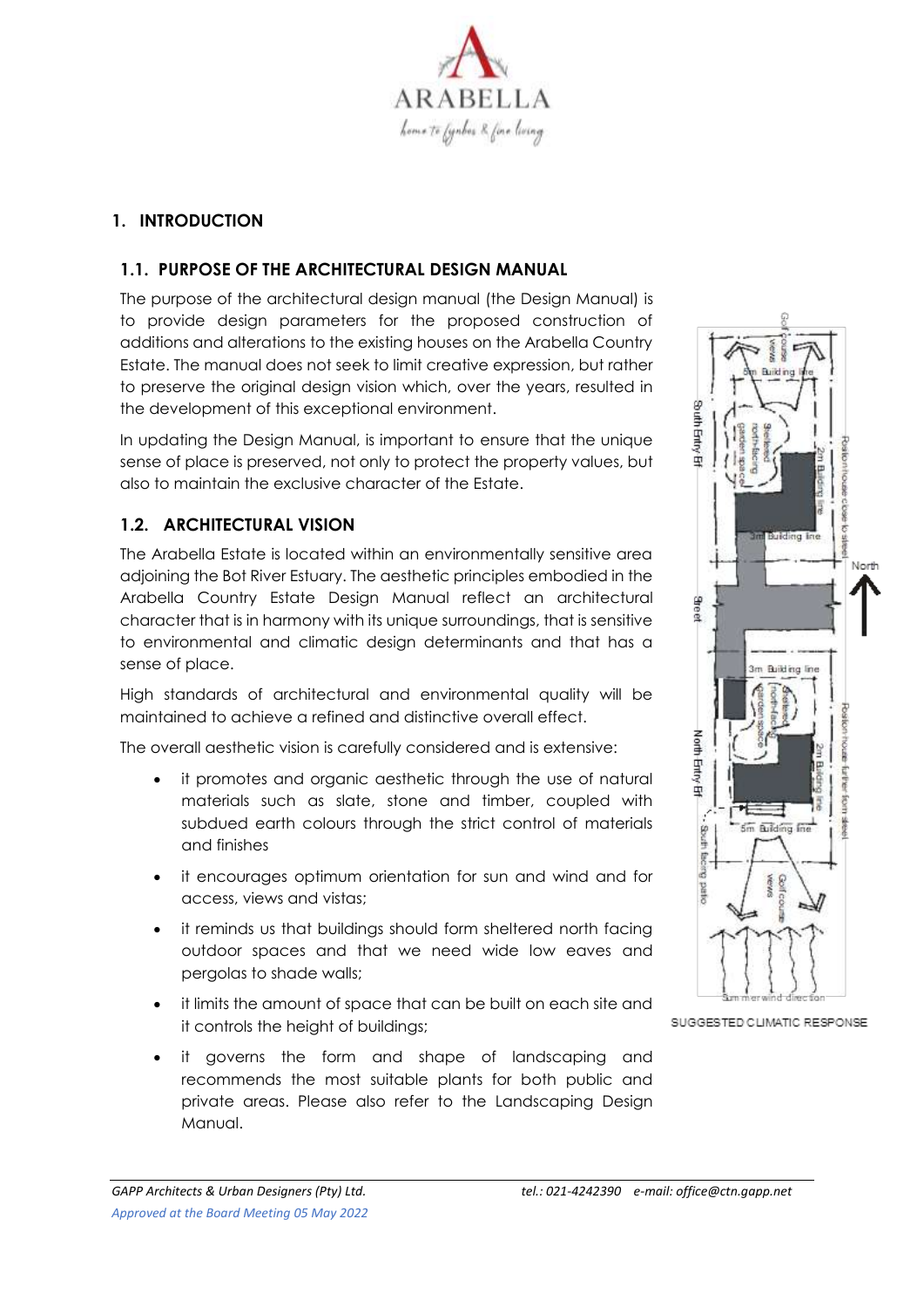

This aesthetic umbrella shelters our shared values from arbitrary and inappropriate forms but still leaves room for individual response and creative variation that contributes to the aesthetic vision of the Estate.

# **1.3. ENVIRONMENTALLY SENSITIVE DESIGN APPROACH**

To encourage environmentally sensitive and energy efficiency, design consideration should be given to:

- Correct orientation of the house (See 2. below)
- Use of wide, low eaves and pergolas to shade walls
- Proper thermal insulation of roof areas
- Use of solar energy and solar boosted water heating
- Use of heat pumps for water heating and air conditioning
- Rainwater Harvesting

# **1.4. BY-LAWS AND REGULATIONS**

These Design Manuals establish the architectural character of the Estate and are in addition to local authority by-laws and the National Building Regulations.

# **1.5. AMENDMENTS TO ARCHITECTURAL DESIGN MANUAL**

The Homeowners Association reserves the right to make minor adjustments and amendments to the design standards, as incorporated in these Design Manuals, as it deems necessary from time to time prior to the approval by the Local Authority.

#### **1.6. ESTATE MANAGEMENT**

The Homeowners Association will manage the Estate. All building work must comply with the approved plans and the requirements of the Estate Manager.

#### **1.7. SPECIFIC EXCLUSIONS**

The specific exclusions referred to in these Design Manuals are without exception and an owner may not include any of the specific exclusions in any building plan submitted for approval.

#### **2. ENVIRONMENTAL DESIGN DETERMINANTS**

#### **2.1. SUN**

Sunshine occurs in this region for approximately 67% of daylight hours each year, averaging between a maximum of 10,5 hours per day during summer, and 6 hours per day during winter.





*SEASONAL OVERHEATING*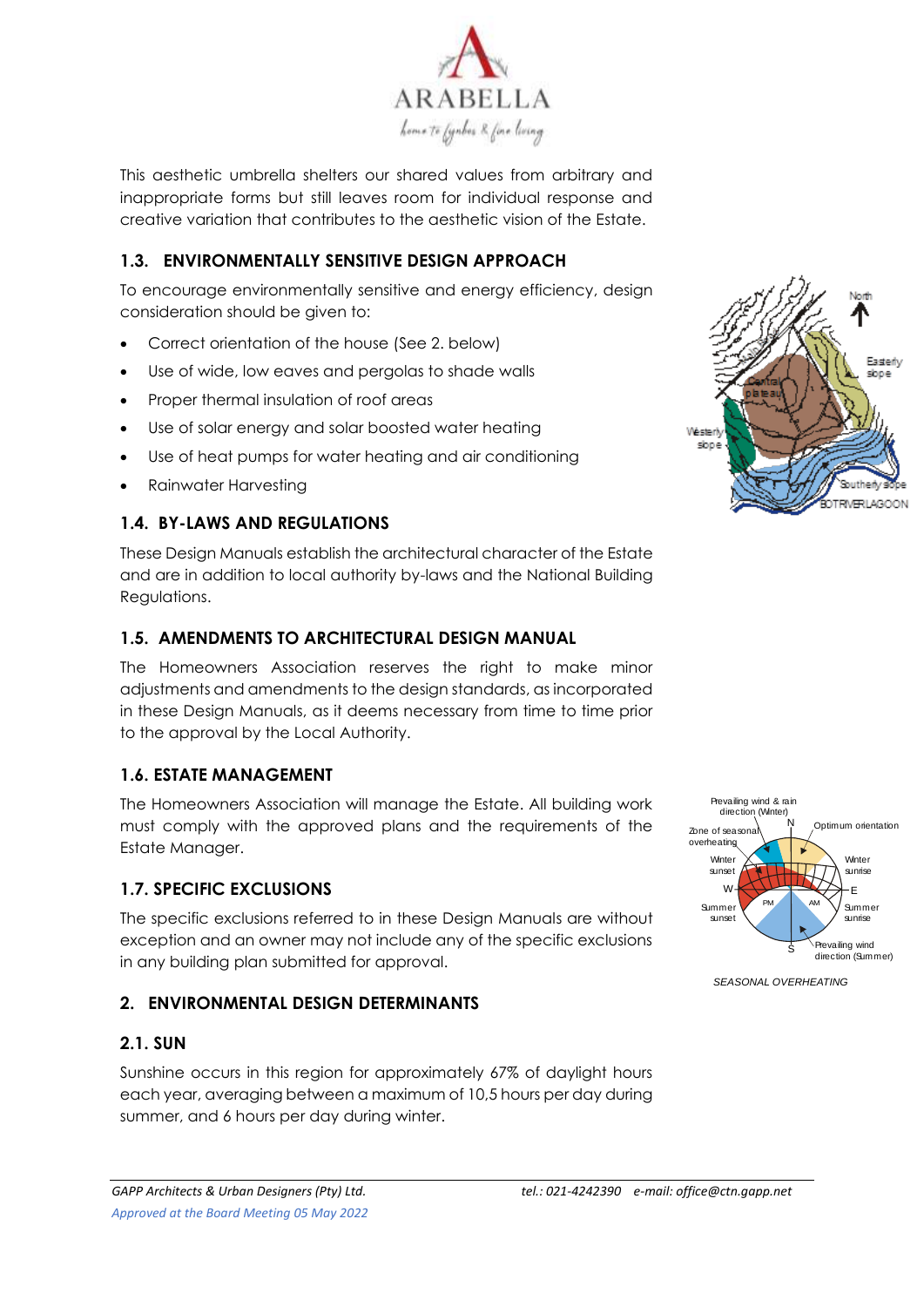

Optimum sun orientation for heat control is north with outdoor living orientated between northeast and northwest. Seasonal overheating occurs on the north-western aspect of the building.

The most comfortable orientation for views and vistas varies between southeast and southwest. With the sun from behind there is no glare or reflection. Glare poses problems during sunny winter days with the sun low on the horizon.

Additions and alterations to existing houses should be sensitive to the intent of the original design of the house in terms of sun control and orientation, and should, in turn, take cognisance of the site-specific environmental design determinants.

# **2.2. WIND**

The prevailing winds are from the south to southeast during the summer months, and from the northwest during the winter months. Landscaping will reduce wind velocity at ground level, and buildings should form sheltered north facing outdoor spaces.

# **2.3. RAINFALL**

Typical of the Cape climate, most of the rain falls between May and September whilst the summer months are generally dry.

# **2.4. TOPOGRAPHY AND MICROCLIMATE**

Additions and alterations to existing houses should take the topography and microclimate into account, with specific reference to the intent of the design of the original house.

# **3. SITING CONTROLS**

# **3.1. ZONING**

The residential area is zoned for single residential use only.

# **3.2. COVERAGE**

Maximum coverage is 50% of the site. This includes all roofed areas and is measured to the external face of the outside walls.

# **3.3. HEIGHTS AND SETBACKS**

The maximum height of any residential building is 7.5m above natural ground level measured from the average height of the area surrounding the building (see also 4.1). The building must setback at an angle not exceeding  $45^\circ$  from the street boundary and  $40^\circ$  from the golf course boundary.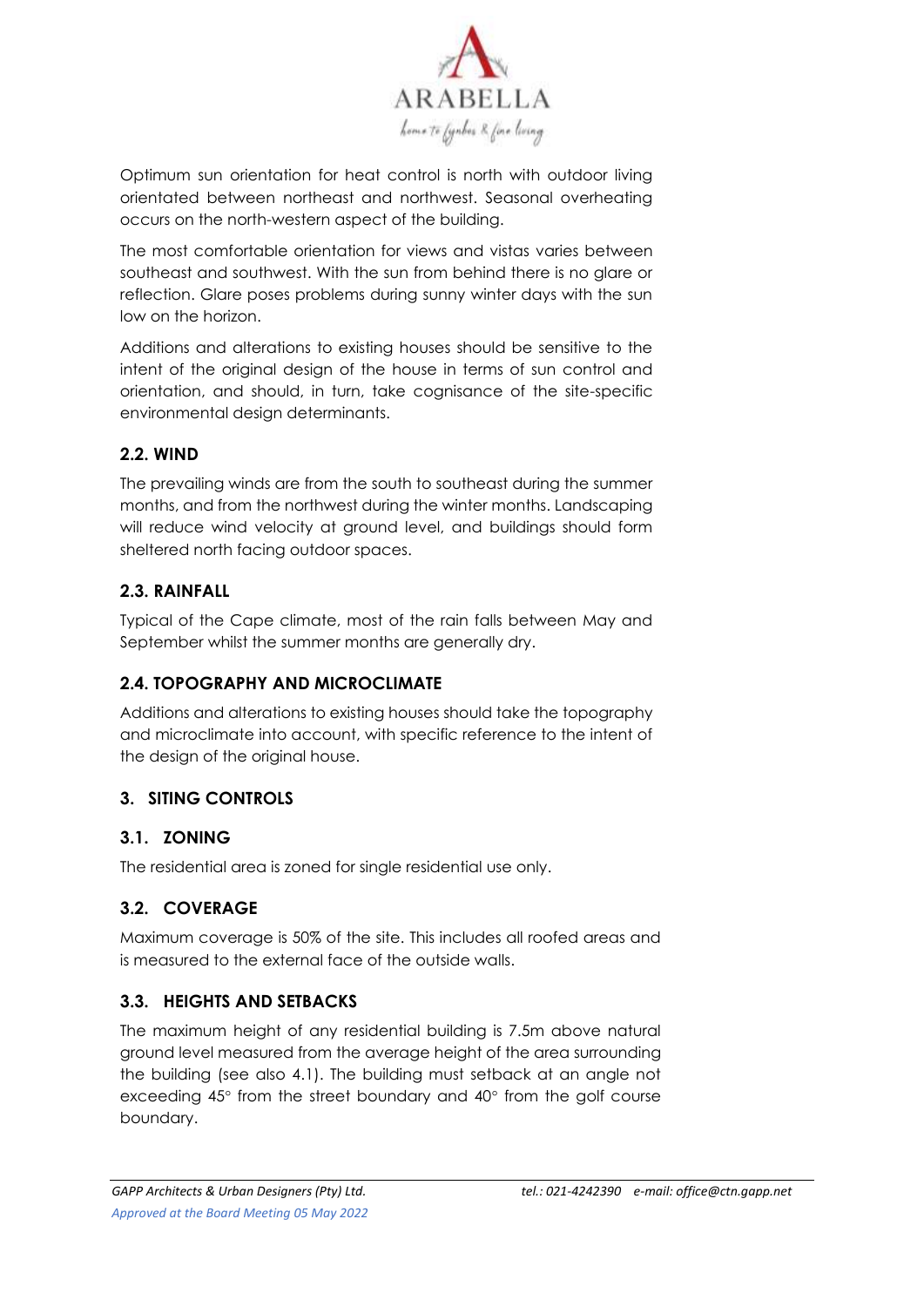

# **3.4. VIEWS**

The primary view lines of existing neighbouring buildings are to be considered in the design of additions in order to limit possible interruptions of exiting views.

# **3.5. BUILDING LINES**

Building lines are predetermined for each site and are indicated on the relevant site plans. Certain sites have special building lines related to their shape or size. Generally building lines are 3m on the street boundary, 5m on the golf course boundary, and 2m on the side boundaries. The roof overhang may project over the prescribed building lines by 800mm.

# **3.6. STREET BUILDING LINE**

The street building line is 3m within which no structures apart from garden walls, paved areas and steps may be built.

#### **3.6.1. SIDE BOUNDARY / GARAGES AND CARPORTS**

A Building line of 2m may be exceeded by garages and carports with flat roofs (see also 5.4 below) built up to 800 mm from the side boundary with a total wall length not exceeding 8m and height not exceeding 3.0 m measured from finished floor level to the highest point. Floor level not higher than 300mm above natural ground level. Carports may be built on the boundary. No window or door opening is allowed in walls nearer than 1 meter from any boundary. (See also 7.1.2)

#### **3.6.2. GOLF COURSE / COMMON AREAS INTERFACE**

The architecture of any building should be designed to minimise the visual impact from the golf course / common areas. Preferably these structures are to be designed with light-weight material and to be visually permeable as much as possible.

There is an Estate building setback line of 5m along the golf course boundary, as well as a Local Authority setback line of 3m. Please refer to the site-specific diagrams attached as Annexure B.

This will apply as follows:

- For properties with a **direct interface** with the golf course (less than 25m from tee-boxes, fairways and greens) the following will apply:
	- o Within the 5m Estate setback zone no structures, terraces or retaining walls higher than 1m above natural ground level will be permitted and such walls are to be sloped at an angle not exceeding 40° towards the golf course boundary. Open pergolas up to the 3m building line, but not beyond, is permissible provided they do not exceed the 40° angle. (See 6.3 and 7.1.1).



**TYPICAL BUILDING LINES**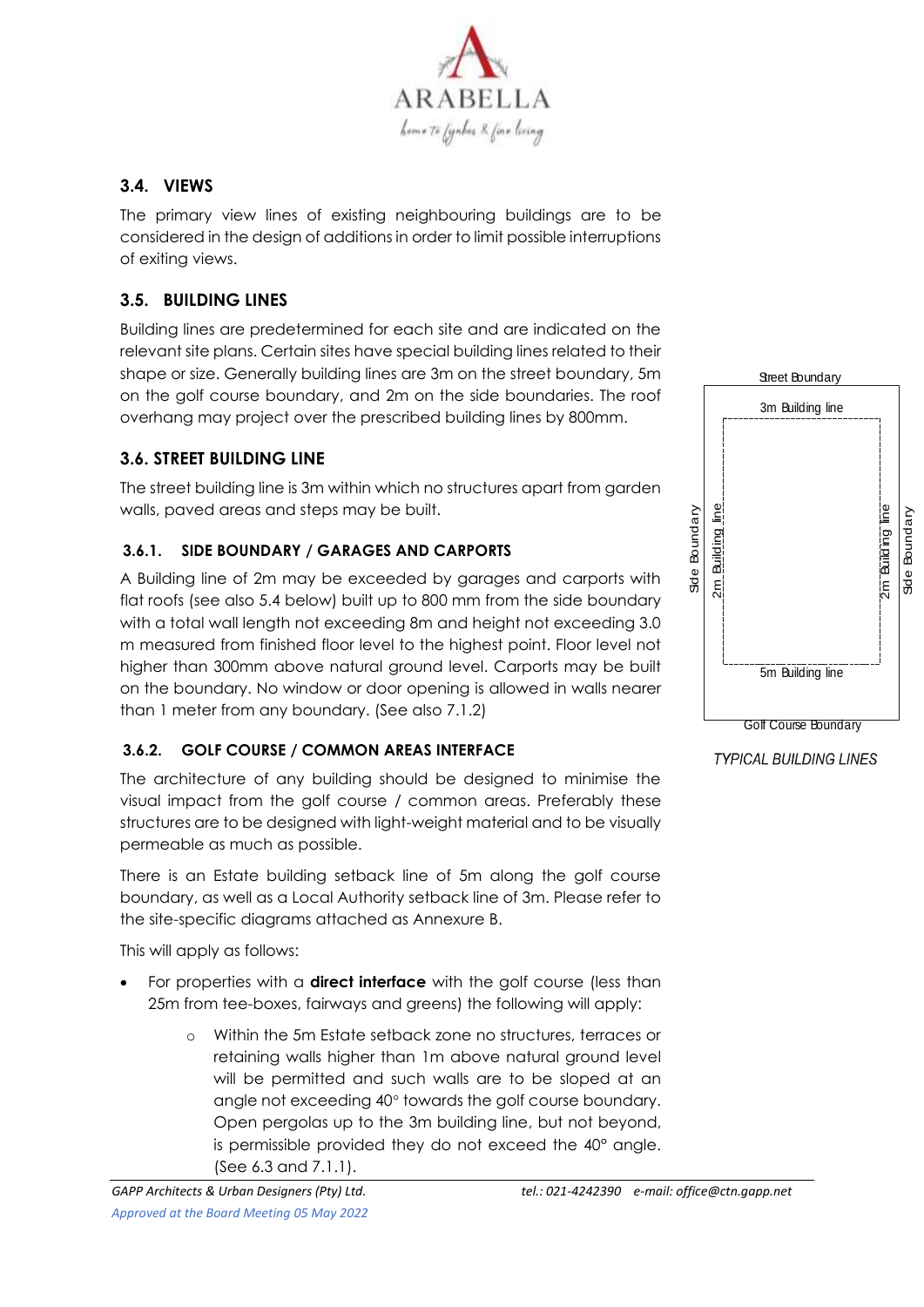

- For properties with a **less direct interface** with the golf course (Between 25 and 50m from the tee-boxes, fairways or the greens), the following will apply:
	- o Within the 3m Local Authority setback zone no structures, terraces or retaining walls higher than 1m above natural ground level will be permitted and such walls are to be sloped at an angle not exceeding 40° towards golf course boundary. Pergolas to a maximum height of 3m but not exceeding the 40° angle sloping towards the boundary will be permitted up to 3m from the boundary. Provided the pergola is attached to the house, it may be painted and covered with concealed translucent sheeting. Chimneys for braai areas must be attached to the house and may not exceed the 40° angle. (See 6.3 and 7.1.1).
- For properties with an **indirect interface** with the golf course (50 to 75m from the tee-boxes, fairways and greens), the following will apply:
	- o Within the 3m Local Authority setback zone no structures, terraces or retaining walls higher than 1m above natural ground level will be permitted and such walls are to be sloped at an angle not exceeding 40° towards golf course boundary. Structures constructed in natural hardwood or aluminium and supported on either timber, brick, aluminium or natural sandstone columns with flat roofs to a height of 3m and not exceeding the 40° angle sloping towards the golf course boundary, will be permitted up to 3m from the boundary. Flat roofs are to be concealed behind timber facias and have open eaves. Brick or stone columns may not be less than 345mm². Such structures may be attached to the house and the sides must be enclosed with glass to a minimum of 80%. Chimneys for braai areas must be attached to the house and may not exceed the 40° angle. (See 6.3 and 7.1.1).
- For properties with **no interface** with the golf course (More than 75m away from the tee-boxes, fairways and greens), the following will apply:
	- o Within the 3m Local Authority setback zone no structures, terraces or retaining walls higher than 1m above natural ground level will be permitted and such walls are to be sloped at an angle not exceeding 40° towards golf course boundary. Structures constructed with brick or timber with flat roofs to a height of 3m and not exceeding the 40° angle sloping towards the golf course boundary, will be permitted up to 3m from the boundary. Brick and glazed structures with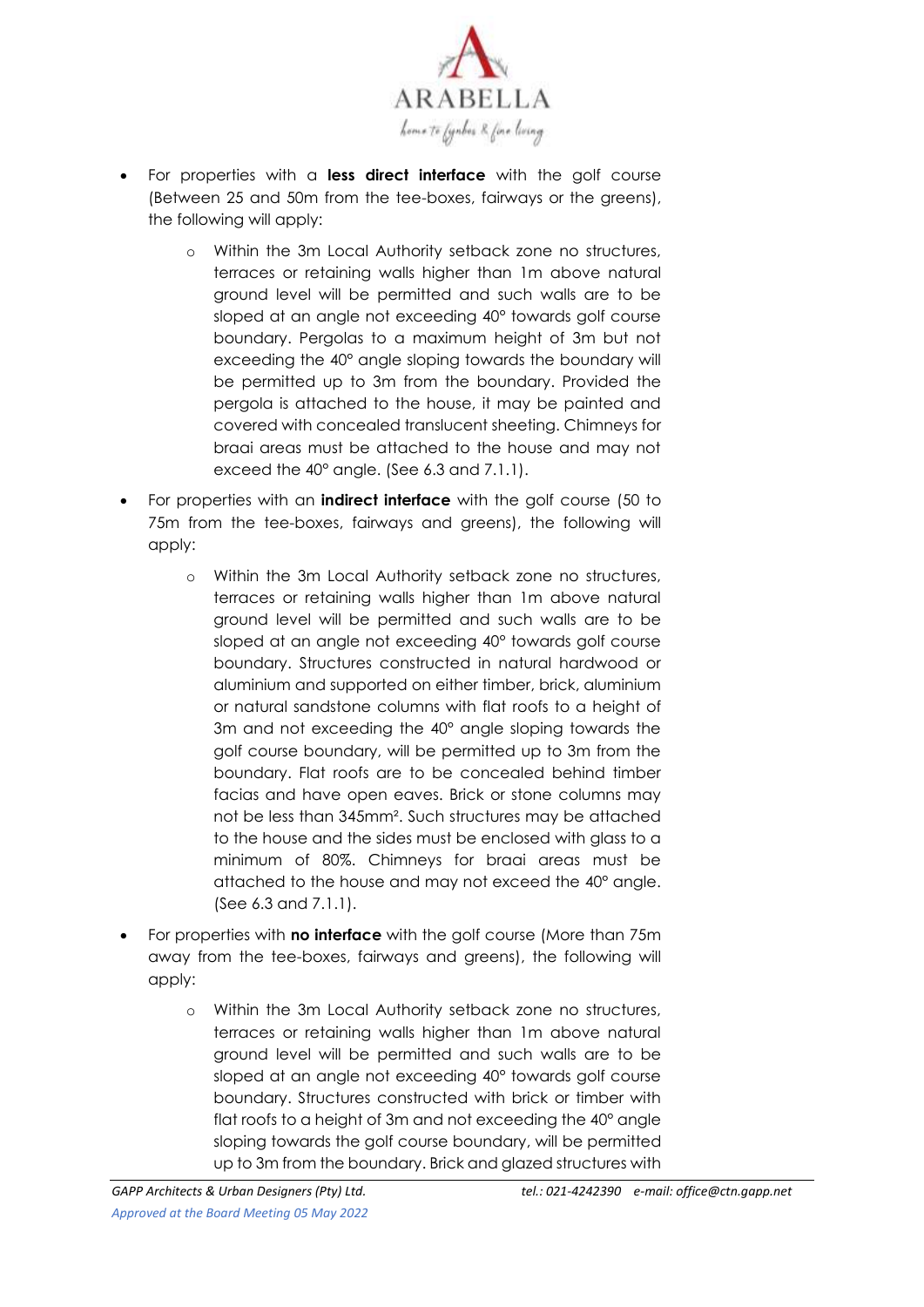

flat roofs to a height of 3m not exceeding the 40° angle sloping towards the golf course boundary, will be permitted up to 3m from the boundary. Flat roofs are to be concealed behind timber facias and have open eaves. Parapet walls are not permissible and are specifically excluded. Chimneys for braai areas must be attached to the house and may not exceed the 40° angle. (See 6.3 and 7.1.1).

# **4. SLOPING SITES**

#### **4.1. GENERAL**

Additions and alterations must be sensitive to the site-specific topographical conditions and the design of the original house. The design of any additions must be sympathetic to the design intent of the original house.

A Land Surveyor must confirm the levels and/or contours shown on the Site Plan of the proposed house.

# **4.2. RETAINING AND/OR UNDERGROUND STRUCTURES**

Retaining structures must be in natural sandstone, earth-coloured, concrete or plastered and painted brickwork. Limited use of earthcoloured retaining blocks may be made. Adequate and effective structural waterproofing and ventilation must be provided for underground rooms, cellars or storage.

# **5. ARCHITECTURAL DESIGN CONTROLS**

#### **5.1. LOFT ACCOMMODATION**

The elemental composition of the building shall be a clearly articulated horizontal ratio of a roof zone and, a glazed/solid wall zone. Any loft space should not exceed 30% of the ground floor area including the garages.

**Note: The upper accommodation must form part of the overall roof design and not be presented as a double storey building. This will be applied according to the discretion of the Arabella Homeowners Association.** 

As a once-off retrospective measure applicable to existing houses only, where habitable accommodation in roof spaces exceeding the previous 30% limit (excluding the area of the garage), is possible in terms of the National Building Regulations, without changing the existing roof profile, will be considered to the discretion of the Arabella Homeowners Association.

**Note: The above concession will only apply to existing houses completed before the acceptance of the revised Design Manual by the** 



*SELECT APPROPRIATE HOUSE DESIGN TO MATCH SITE CONDITION*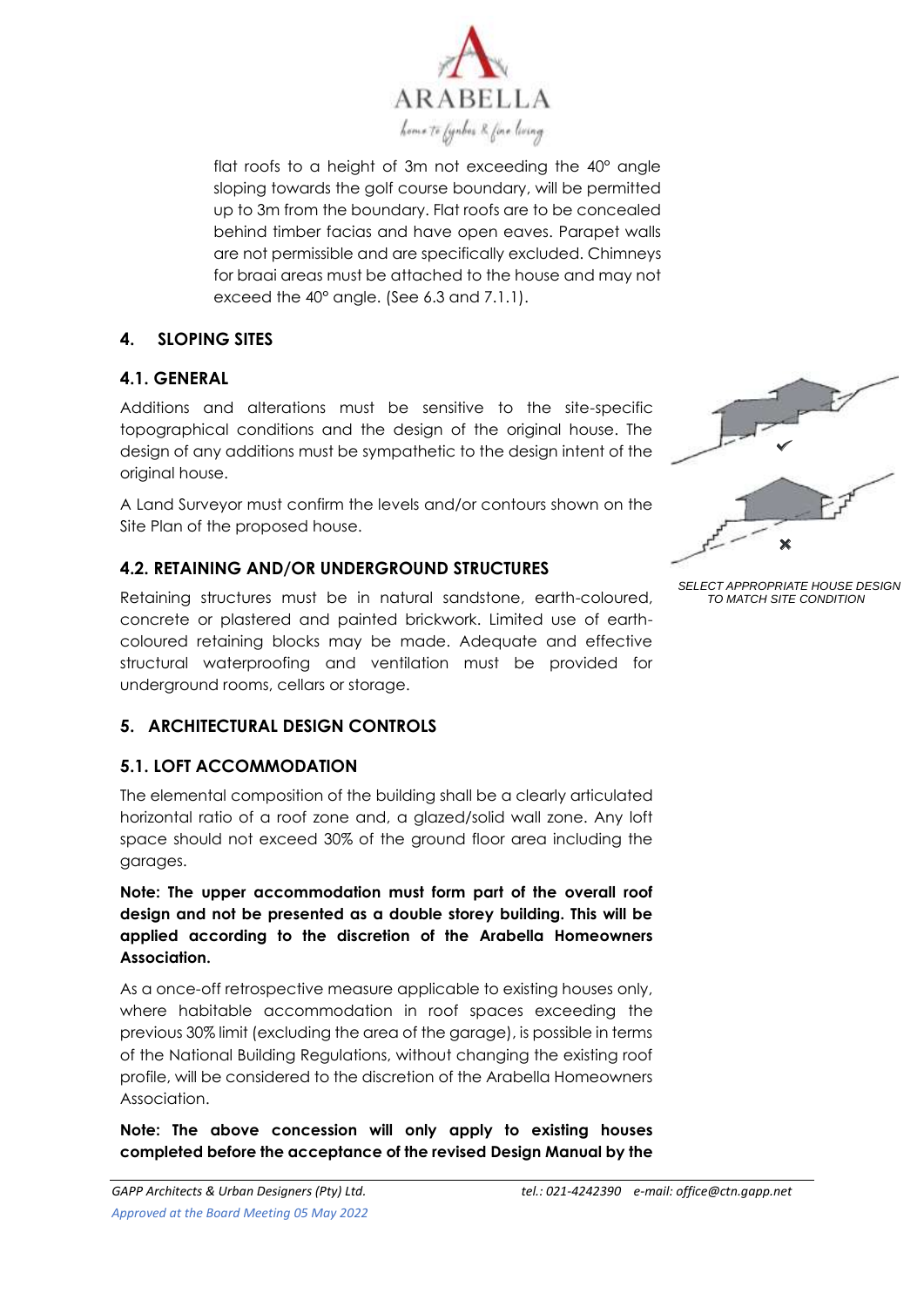

**Arabella Home Owners Association. For any later proposed additions, the limit of 30%, including the garage area will apply.** 

# **5.2. ROOFS, EAVES AND GUTTERS**

The roof should be double pitched and simple in shape. Single pitched roofs may be permissible in certain instances. Roofs may be hipped or gable ended and must extend over the external walls. Lofts must conform to the restrictions in 4 above. Upper walls (except gable ends) and dormer construction must be clad in slate, glass or horizontal timber shiplap boarding. The shiplap boarding must be painted two shades darker than the lower walls.

# **5.3. PITCHED ROOFS**

A pitched roof is a roof that slopes downwards with a slope of 7° or more, typically in two parts at an angle from a central ridge, but sometimes in one part (mono pitch), from one edge to another.

Roof material must be a natural slate, colour to be approved by the Homeowners Association. No other materials shall be allowed. Monopitched roofs with full height side and gable walls are discouraged and require clerestory glazing if utilized.

# **5.4. FLAT ROOFS**

Flat roofs (with an angle less than 7º) must be limited in extent, and the total area for all the flat roofs may not exceed 50m2. These could be used for garages and bathrooms. No single flat roof area may be larger than 40m².

3D models indicating the extent and visual effect of the flat roofs will be required where the total area of all flat roofs extend 40m².

All flat metal roofs must be finished in a non-reflective paint.

# **5.5. EAVES**

Eaves may be closed or open. Maximum height above finished floor level is not to exceed 2,8m. Hipped roofs to project over the walls by a minimum of 800mm and a minimum of 400mm for gable-end roofs. The overhang may be reduced to accommodate architectural features and projections within the building line, these may not constitute more than 15% of the total eaves perimeter.

# **5.6. GUTTERS**

Because of the wide eaves, gutters are optional. Where not used, provision must be made for a splash apron to dissipate the water. Storm water may be dispersed over the golf course, depending on the soil conditions, or street.



*E AV E S D E TA ILS*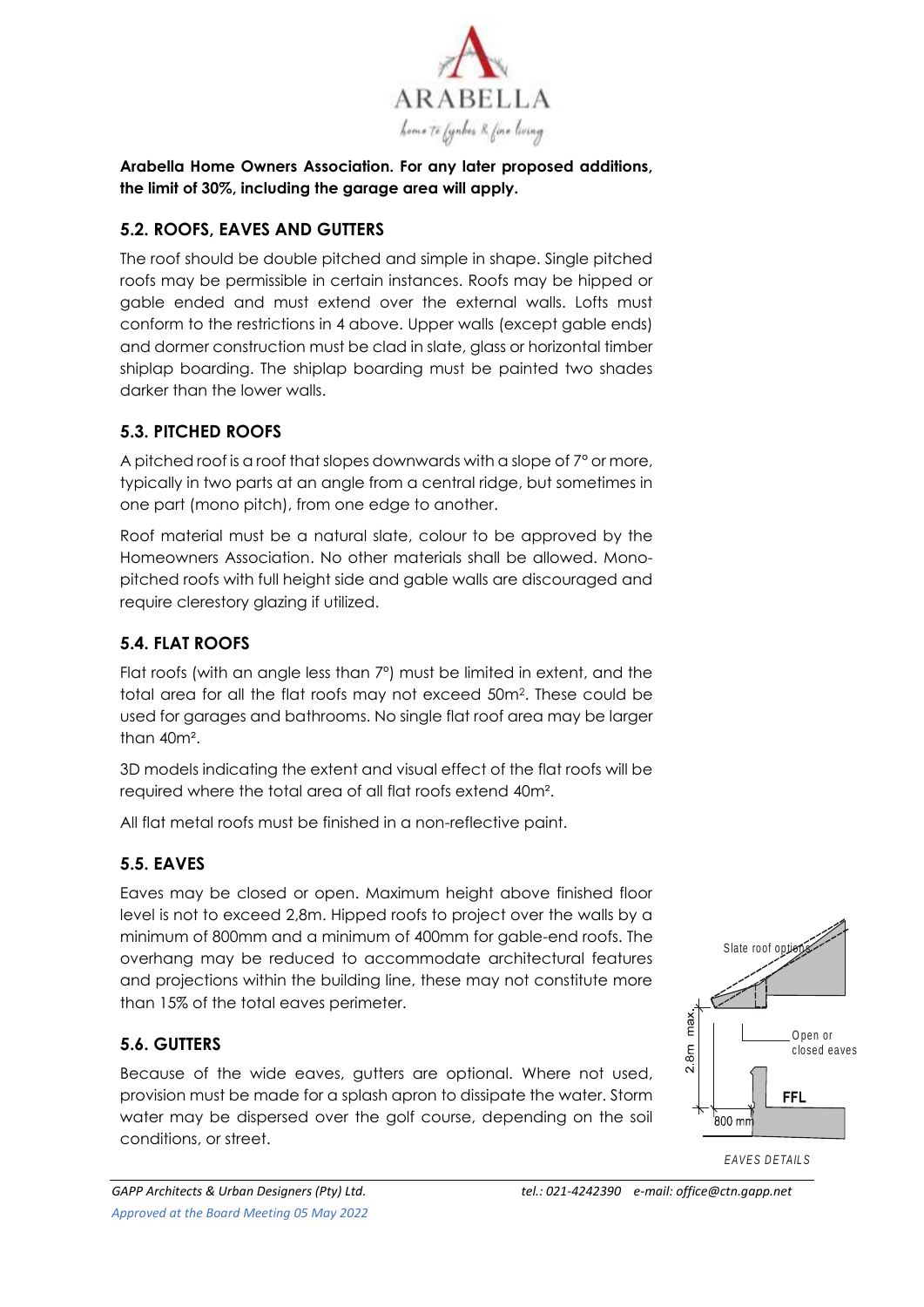

Gutters should be concealed either within the roof or behind facias and the connector branches to the down pipes must be concealed within closed eaves. Down pipes must be mounted flush on walls and match the colour of the external wall. Any external gutter must be in seamless aluminium matching the house colour. However, no stormwater may be channelled into the estate sewage system.

# **5.7. EXTERNAL WALLS**

Walls must be plastered and painted. Plinths of stone or textured plaster may be used. No face brick or semi-face brick or exposed concrete blocks may be used.

High-quality burnt clay bricks laid fair face with flush joints and skim plaster of high quality may be allowed after written application and approval by the Homeowners Association. A display sample is to be seen at the estate office.

Limited use of horizontal shiplap panels as cladding to create a feature wall is permissible but limited to ground floor. This must however be associated with a visual accent point such as a front door, picture window or approach. The total area of such panels is limited to a maximum of 20% of the total elevation of the affected wall. The colour of such panels must be in strong contrast to the predominant wall colour.

#### **5.8. WINDOWS, DOORS, SHUTTERS**

Openings should be large to generate a spacious and airy quality, and to optimise on views. Openings should be protected from sun and rain by large overhangs, sliding shutters and/or pergolas. All glass to be approved and to conform to National Building Standards and be compliant to SANS XA sustainability requirements.

#### **5.8.1. WINDOWS**

Window frames must either be in timber, anodised/powder-coated aluminium, or a combination of the two. Window frames must be in terms of the prescribed colour range and to approval by Arabella Estate Manager (grey, brown, bronze for aluminium), (natural or painted according to the approved colour range for timber). No steel window frames or precast concrete window systems may be used. Reflective glazing is not allowed. (See also 14). Non-reflective tinting will be allowed.

#### **5.8.2. DOORS**

For doors facing the street, natural timber is preferred, aluminium doors will be considered with prior written approval of pattern and colour.

#### *SPECIFIC EXCLUSION*

- *UPVC or plastic gutters*
- *Angled connector branches to downpipes*

#### *SPECIFIC EXCLUSIONS*

- *Decorative plaster such as Spanish plaster*
- *Ornate mouldings*
- *Face or semi-face brick*
- *Bagged brickwork*

#### *GENERAL INCLUSIONS*

- *Smooth or textured plaster in earth colours approved by the HOA*
- *Approved coloured plaster*

#### *SPECIFIC EXCLUSIONS*

- *Mirror/reflecting tinting*
- *Small paned windows*
- *Tinted reflective glass*
- *Steel frames*
- *Fake shutters*
- *Highly decorative doors*
- *White frames*
	- *Natural Aluminium*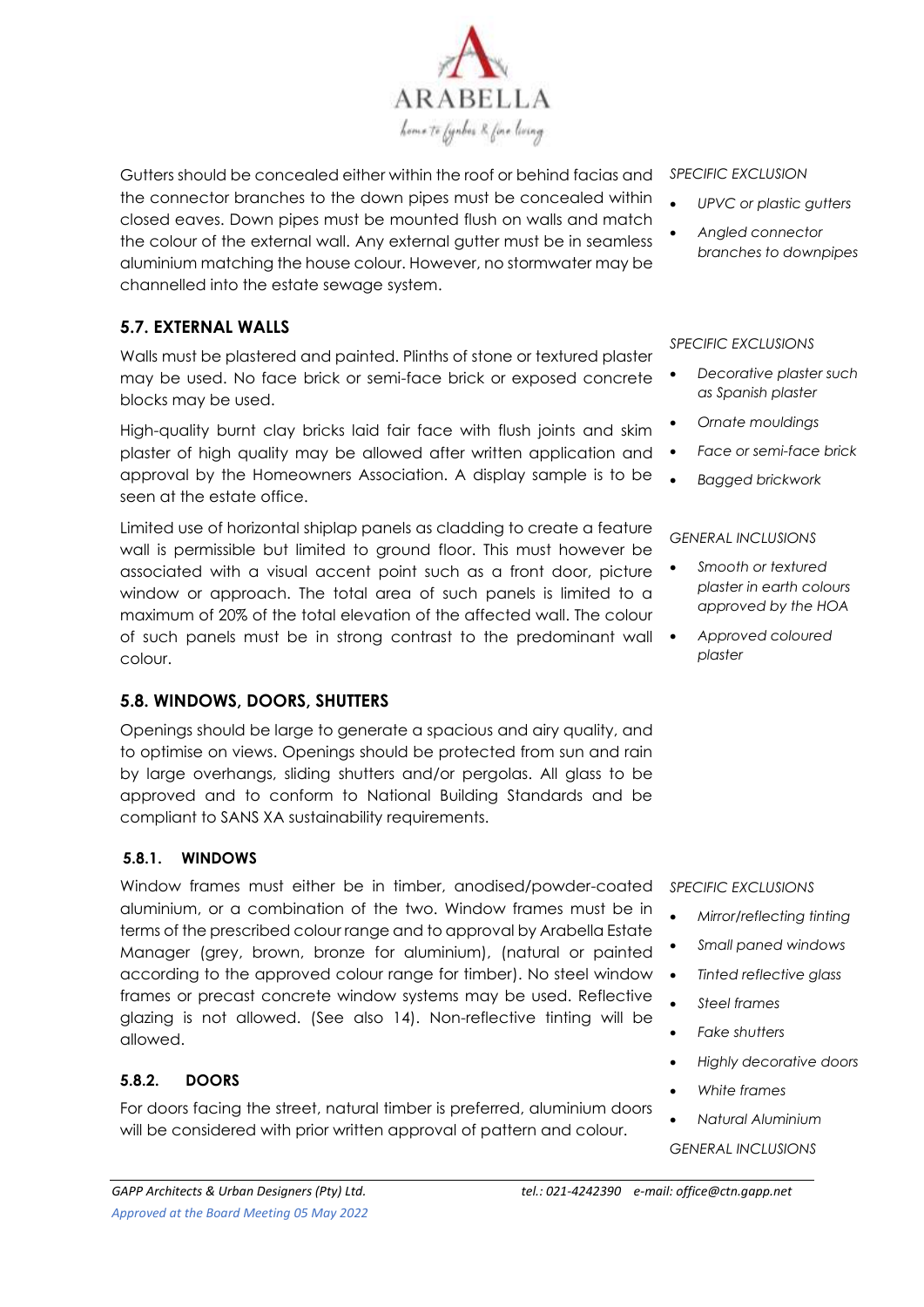

#### **5.8.3. SHUTTERS**

Shutters may be used for sun control and/or privacy. Shutters must either be in aluminium or timber to match the colour of the window frames and/or walls as per the approved colour scheme. Shutters must be of the horizontal sliding variety. No cottage or Cape Dutch type shutters may be used.

# **6. GATES, SCREENS, BALUSTRADING, PERGOLAS & AWNINGS**

#### **6.1. GATES & SCREENS**

Pedestrian Gates and screens must be dark brown slatted hardwood or painted textured fibre cement panels or brass or grained aluminium in a colour to match the garage door.

Personalised special designed steel gates will be allowed to the discretion of the Arabella Home Owners Association.

(All colours to approved colour palette).

Burglar Bars are allowed providing they are of a clear bar type and Safety Doors are discouraged. Any exceptions will have to be approved by the Homeowners Association.

#### **6.2. BALUSTRADES AND BALCONIES**

Balcony and veranda balustrades must be in keeping with the architecture of the house, and must either be in natural or painted hardwood or metal and/or glass to comply with approved colours. Brickwork balustrades must have a timber or metal handrail.

Balconies within the pitched roof must be fronted in slate. Those on gable ends must be fronted with balustrades. Balconies must not exceed 30m2 in total area.

#### **6.3. PERGOLAS, DECKS AND TERRACES**

Pergolas must be constructed in natural hardwood, aluminium or imitation wood-grained aluminium and supported on either timber, brick or natural sandstone columns. Brick or stone columns may not be less than 345 x 345 mm and are limited to the ground floor only. Pergolas to balconies at loft level must be in timber. Decks and terraces may be constructed beyond the building line provided they are no higher than 1m above the natural ground level.

Pergolas may be constructed beyond the building line, except the 3m Local Authority building line in the golf course setback zone as described in 3.6.2. Pergolas constructed over the side- and street building lines may not be covered or enclosed at any stage unless they are attached to the house in which case, they have to be painted in

• *Natural or painted timber windows*

#### *SPECIFIC EXCLUSIONS*

- *Decorative wrought iron/cast aluminium e.g. Victorian brookie lace*
- *Concertina or other type steel security gates*
- *Gum pole pergolas*
- *Exposed translucent sheeting*
- *Fixed or fold-away aluminium awnings*
- *Creosoted treated timber*
- *Bright/striped canvas*

#### *GENERAL INCLUSIONS*

- *Timber, painted steel, brass aluminium or stainless-steel balustrades*
- *Concealed translucent sheeting under pergolas*
- *Horizontal folding/sliding canvas shade system*
- *Plain colour canvas*

- *Prefabricated garage/carport units*
- *Visible translucent sheeting*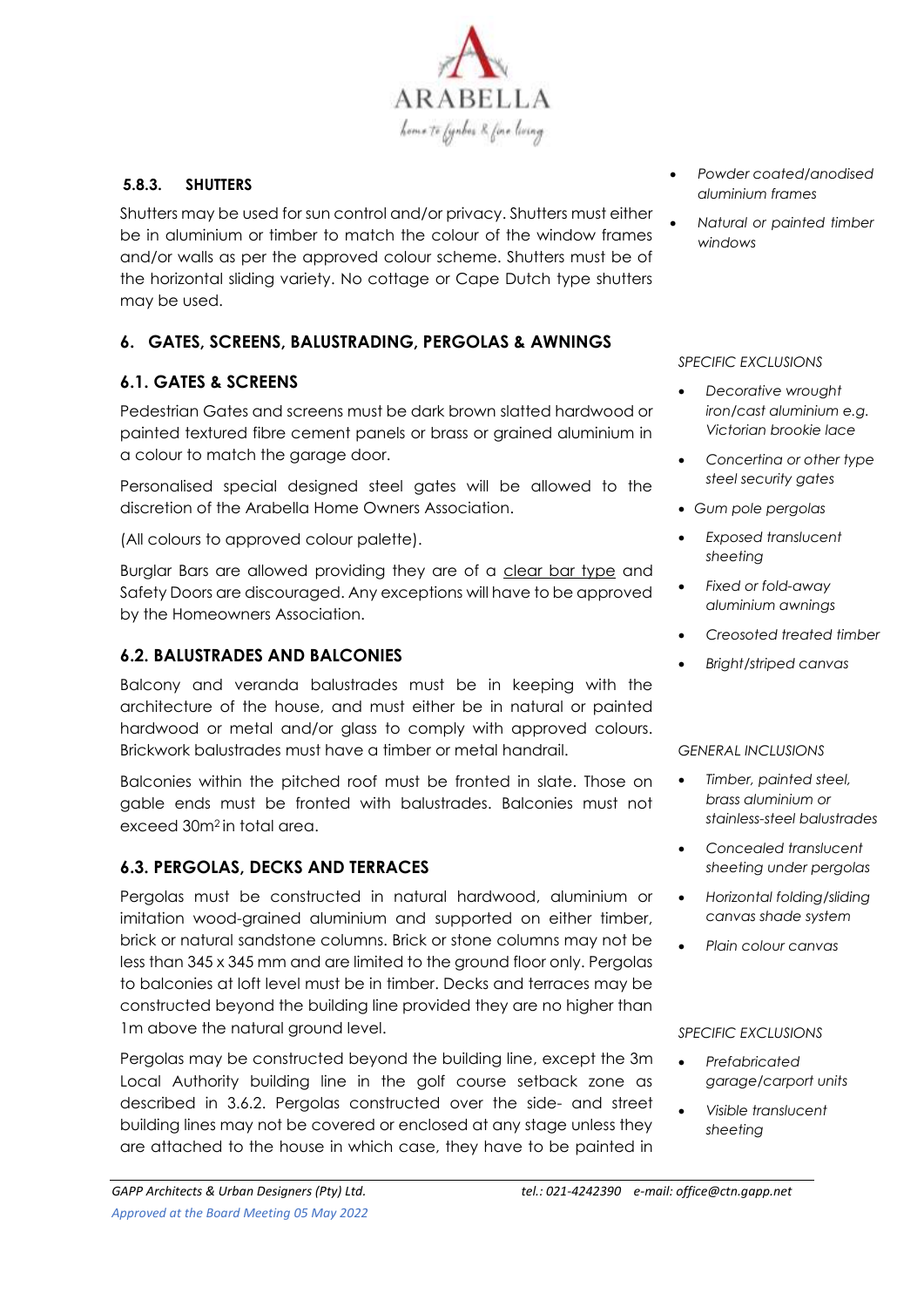

matching house colours and may be covered with concealed translucent sheeting. See 3.6.2 and 7.1.2.

# **6.4. AWNINGS**

Sun control shall be by means of a wide overhang, shutters or planting. No clip-on aluminium or canvas awning systems may be used over windows or doors. A horizontal folding or sliding canvas system for patios and pool decks is allowed. No brightly striped canvas may be used. the colour of the canvas is to be according to the approved colour palette. Any shade cloth structures to be erected must have the approval of the Aesthetics Committee.

# **7. PARKING, GARAGES & CARPORTS**

# **7.1. PARKING**

Parking for three cars must be provided on each erf.

# **7.1.1. GARAGES**

A maximum of one double garage may be built per erf. Garage doors are to be natural timber or aluminium tip-up or segmented roll-up doors. The patterns and colours of the aluminium doors are to be preapproved by the Homeowners Association. The patterns and colours of the aluminium doors are to be according to the selection of samples pre-approved by the Homeowners Association.

#### **7.1.2. CARPORTS**

Carports must have a flat-pitched translucent roof that is hidden behind a timber fascia. Supports must either be in big timber sections or brick columns. The sides may be trellised and planted with creepers. Patented prefabricated carport systems may not be used. Carports may be painted in matching house colours provided it is attached to the house. See 6.3.

#### **7.1.3. GOLF CART CARPORTS**

Provision for storage of golf carts is permissible, and must be constructed according to the requirements as stipulated in Clause 7.1.2 - CARPORTS

Where carports for golf crats are constructed against the boundary, note must be taken of Local Authority and National Building fire regulations.

Street facing doors to carports for golf carts are not to be wider than 2m. Where carports are located directly adjacent to street facing garages, the doors are to be set back a minimum of 1.5m from the face of the garage doors to prevent a monotonous street interface. Doors are to be of natural timber or aluminium tip-up or segmented roll-up

- *Construction and finishes to match main structure*
- *Adjustable Aluminium louvres behind timber facias for pergolas*

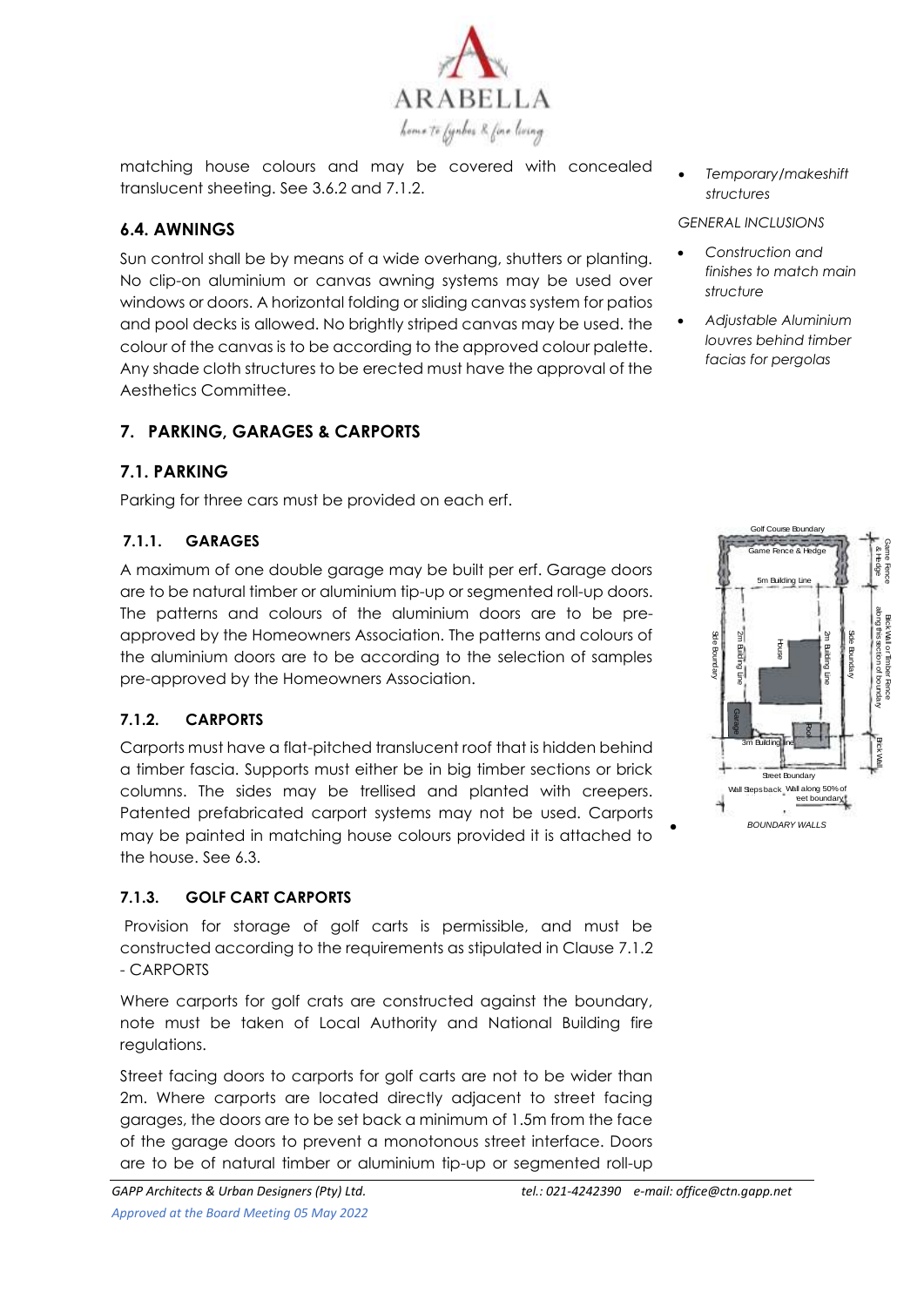

doors. The patterns and colours of the aluminium doors are to be according to the selection of samples pre-approved by the Homeowners Association. See Clause 7.1.1.

#### **7.1.4. KITCHEN YARDS**

*Kitchen yards* with access from the street - must be provided and be enclosed with a fence or wall on all sides. Wash lines, garbage bins and gas containers may not be visible from either the road or golf course.

Where the above is visible from any of the neighbouring properties, written permission should be obtained from the affected property owners.

Gas bottle enclosure to comply with National building Regulations and to be enclosed in the same way as air conditioners. Clause 17.5.

# **8. OUTDOOR LIVING AREAS & PRIVATE GARDENS**

- **Privacy** It is a recommendation that outdoor living areas such as pool decks and terraces should as far as possible be positioned such that the building shelters it. Additional walls and fences may be erected to secure privacy, provided these comply with the Design Manual in respect of walls and fences.
- **Orientation** It is recommended that outdoor living spaces are oriented to the benefits of sun, wind, shelter and views as covered in full under the climate section. (See 2.1 and 2.4)
- **Private gardens** must be managed and maintained by the owner or his appointee. Plants must comply with the Landscape Architect's approved plant list available from the Homeowners Association in accordance to the Landscaping Design Manual.

# **9. BOUNDARY WALLS AND FENCES**

As general rule boundary walls are not encouraged. However, where it is a matter of privacy such as around swimming pools, boundary walls may be built according to the following guidelines contained in the Design Manual:

- Plastered and painted walls may be built on the street boundary for a distance not exceeding 50% of the length of that boundary. The height of the boundary wall may not exceed 1.8m above N.G.L.
- Along the side boundaries, behind the street building line, timber picket fences may be erected as an alternative to plastered and painted brick walls. The height of side boundary wall/fence may be constructed to a height of 2.1m where additional privacy is required for a distance not exceeding 25% of the total length of the boundary, with the

- *Concrete panel walls*
- *Barbed wire fencing*
- *Diamond mesh fencing*
	- *Un-plastered brick or block walls*
	- *Face brick walls*
	- *Log type fences*
	- *Concrete or steel palisade fencing*
	- *Walls or fences along golf course boundary*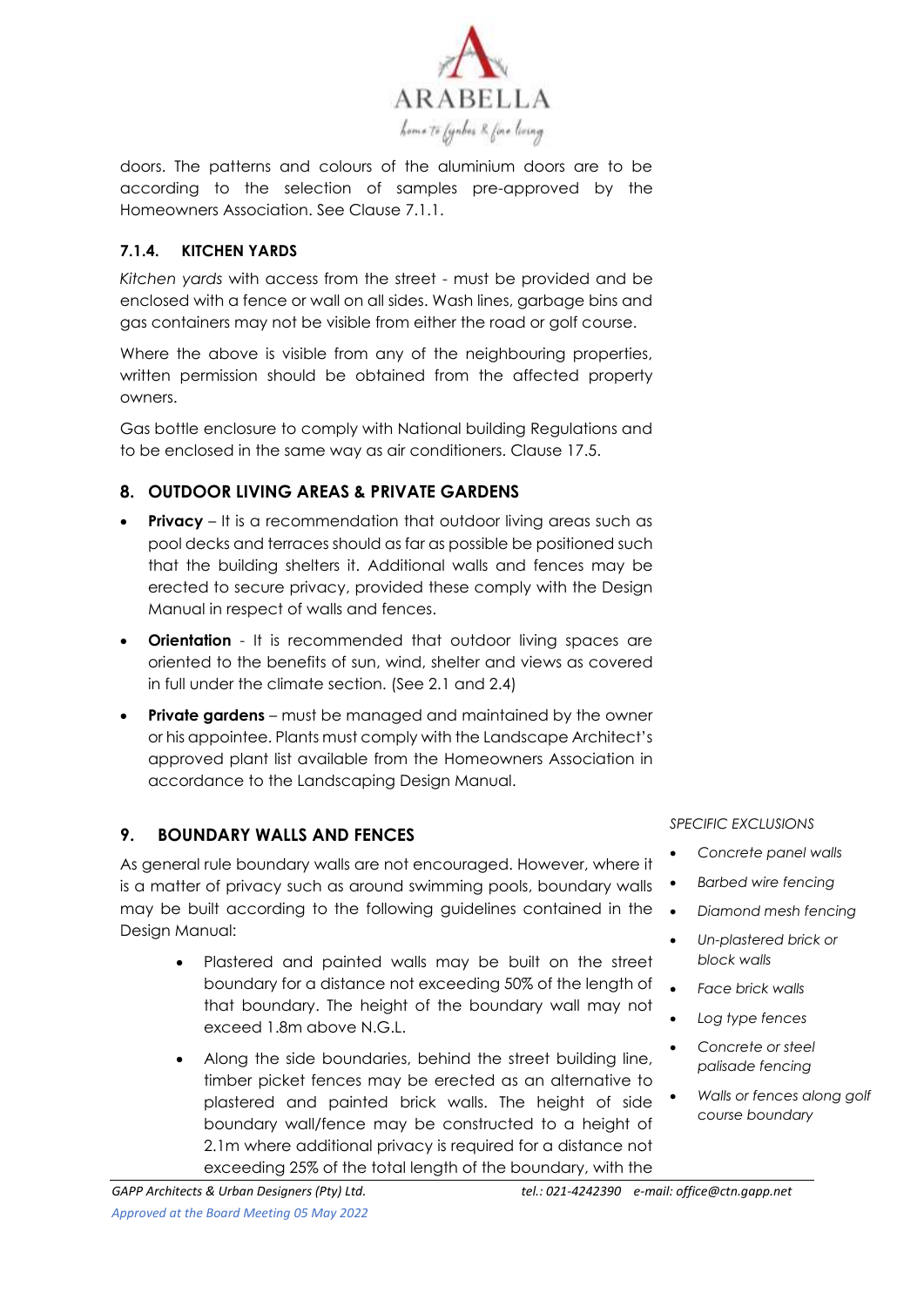

balance of the wall/fence not to exceed 1.8m above N.G.L. Boundary walls may not project beyond the golf course setback line. Elevations of these walls and/or fences must be shown on the building plans submitted for approval.

- No wall or timber fences are permitted on the golf course boundary or within the 5m setback line. Visually permeable steel fences, painted black or dark green, such as 'Clear Vue' or similar in order to securing swimming pools to a maximum height of 1.2m above the natural ground level is permissible. Planting along such a fence is encouraged and must conform to the landscapers approved plant list and in accordance with the Landscaping Design Manual.
- Boundary walls and fences must be approved by the Home Owners Association before being submitted to Kleinmond Municipality for approval.

#### **10. CHIMNEYS**

*Chimneys* – These must be important elements in the architectural composition and it is recommended that each house has a chimney as an architectural focus.

*Material* - Chimneys must be built in natural sandstone laid in a horizontal random pattern. Sandstone to be between 60 to 150 millimetres in thickness.

*Cowls* – Wind cowls must be made of a non reflective/non-corrosive material.

*Height* – In terms of efficient operation, chimneys should be higher than the nearest ridge however the chimney height may be varied at the discretion of the architect, provided that the responsibility for its proper function will be his.

*Stove Type Fire Places* - External stainless steel flue pipework is permissible against external walls of the houses or for braais fully detached form the structure of the house. These flues should not extend more than 1m above the roof exit and diameter not to exceed 200mm.

#### **11. SWIMMING POOLS**

*Filtration Units* – Only salt water filtration systems may be installed. These may not be visible from the road, golf course or adjacent properties. Filtration units must be hidden behind a plastered and painted brick or stone wall. Backwash pipes to be connected to the sewerage system of the dwelling.

*Safety -* Pools and safety fences must comply with SABS 0400/DD4. Safety fences within the 5m zone must be in painted steel. Colour black, charcoal or dark green. 1.2m above natural ground level (see

*GENERAL INCLUSIONS*

- *Dark, brown timber fencing (picket or lattice)*
- *Plastered brick or block walls*

*SPECIFIC EXCLUSIONS*

- *Exposed metal flues*
- *Exposed fibre cement flues & cowls*
- *Smooth sandstone tiles*

*GENERAL INCLUSIONS*

• *Natural sandstone 60 to 150mm thick*

#### *SPECIFIC EXCLUSIONS*

- *Portable pools above ground level*
- *Visible pump and filtration units*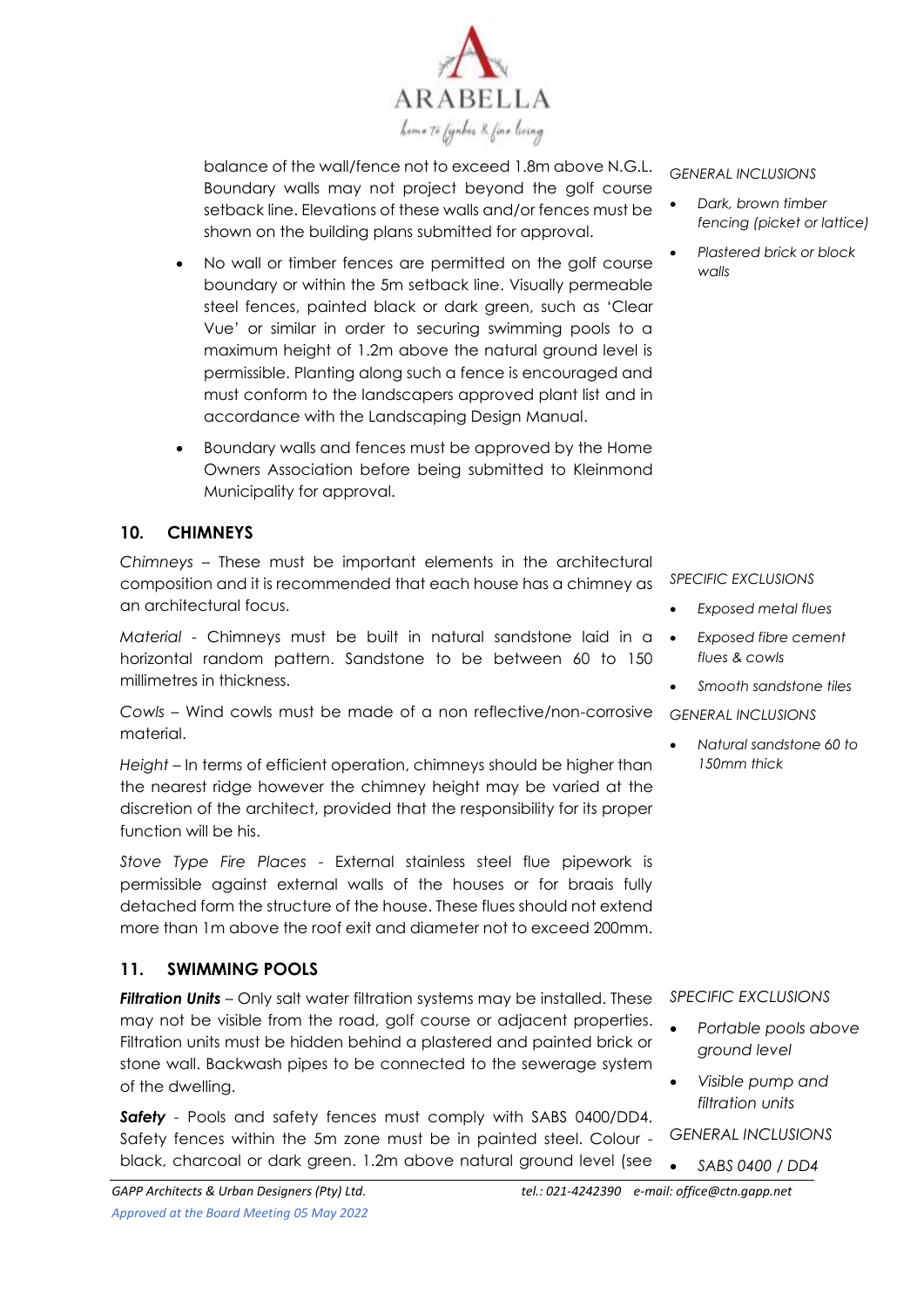

also 3.6.3). Restricted use of frameless glazed balustrades to the length of the swimming pools is allowed but should be associated to the surrounding paving/deck and governed by the dimensions of the pool.

Elsewhere on the erf plastered and painted walls, timber and safety glass may be used. All of the above must conform to SABS 0400/DD4. Walls and fences may not exceed 1,8m above natural ground level (NGL).

*Planning –* Pools must be constructed to local authority approval. As per South African Standard SABS 0134-1997 Code of Practice for "The safeness of private swimming pools", pool nets and covers are not

considered as providing adequate safety on their own and may only be used in conjunction with the standard pool safety fence.

*Capacity –* Pool capacity may not exceed 60 000 litres, irrespective of pool size.

# **12. SIGNAGE & HOUSE NAMES**

*Size* - House numbers and letters must be acceptable to the H.O.A. and not be smaller than 0.5 m<sup>2</sup>

*Position* - House numbers must either be placed on the house or on the garden wall in a visible position and preferably be lit at night.

*Post boxes* – Post boxes at the houses will not be required, as there will be a central post facility.

#### **13. INTERIOR DESIGN**

There are, in principle, no constraints on interior design, however the use of white as a colour is discouraged when viewed from the exterior. White curtain linings, shutters and blinds present too harsh a view in relation to the earthy colours approved for the exterior and should not be used.

#### **14. PAVING MATERIAL**

Paving within the street building line shall be either in concrete or brick pavers to match what is used at road intersections. Materials and colours must be to approval of the Estate Manager (See also 17.6 Electrical Supply).

#### **15. COLOURS**

External colours must reflect soft subdued earthy tones such as ochre, sandstone, beige, grey and autumn shades. Bright and contrasting colours must be avoided. These include red, orange, yellow, blue, purple, pink and black.

A range of approved colours are displayed at the estate office.

• *Concealed filtration units*

- *Pool surrounds to match general paving*
- *Standard pool safety fences and gates*
- *Clear-Vu fences or similar approved*

#### *SPECIFIC EXCLUSIONS*

- *Building- or half bricks*
- *Tarred driveways*

- *Bright primary colours*
- *Large areas of black and white*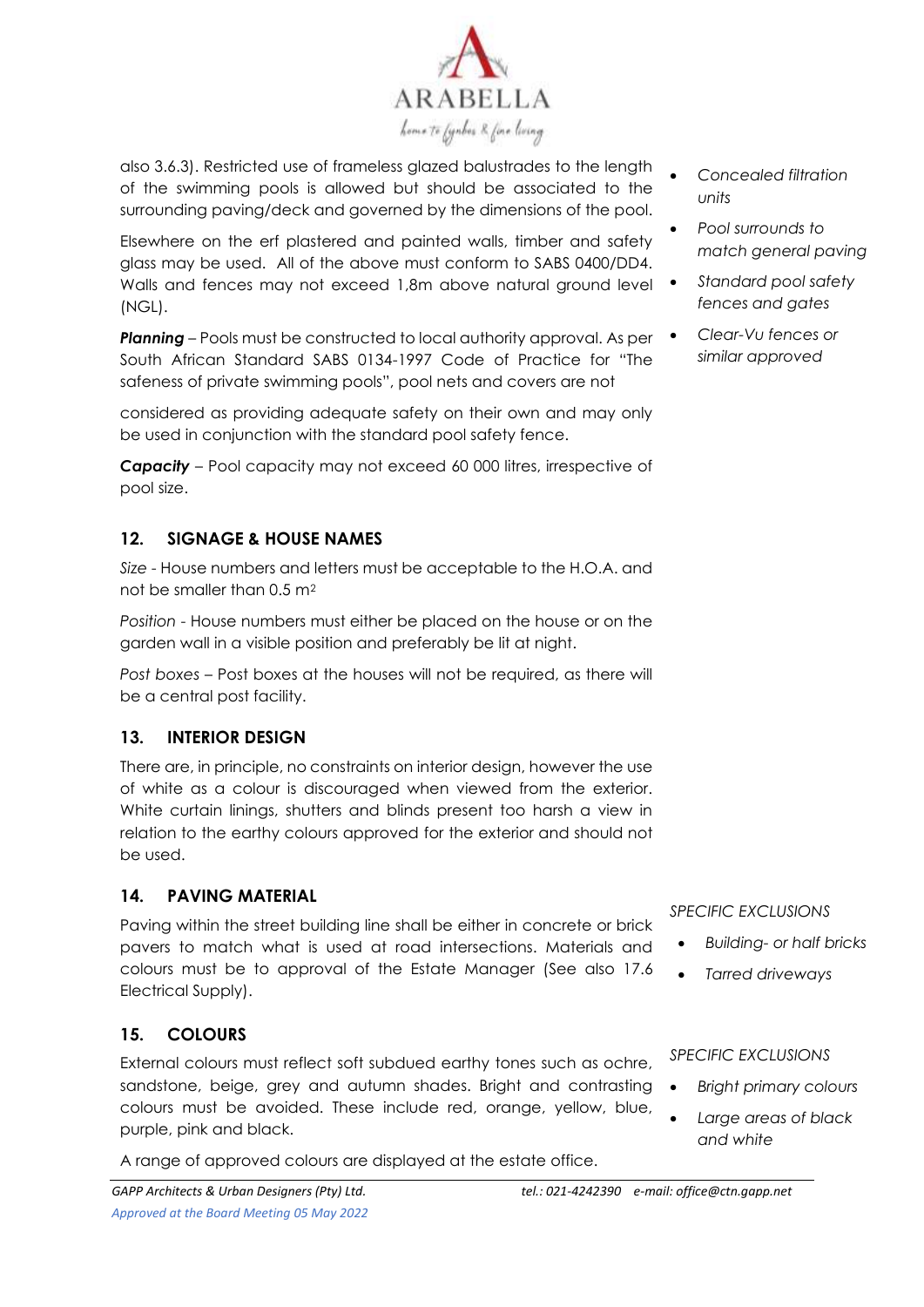

Plaster bands, window sills may be painted two tones darker than the colour of the walls. For approval by the Committee.

- A sample within that range should be chosen
- 1m<sup>2</sup> to be painted on the house
- Estate manager to approve

When repainting, colour of houses to be approved by the Estate Manager.

All external colours must conform to the display samples at the HOA Office.

# **16. SUSTAINABILITY**

In general, sustainability measures are encouraged subject to the following:

# **16.1. Water Storage**

To allow installation of limited water storage/harvesting tanks (Jo-Jo's)/grey water systems, providing they are:

- 1500 litre slimline tanks positioned against the external wall and under the roof overhang
- In an earthy colour or matching the colour of the walls
- Must not be visible. (The rule for geysers, gas bottles, air-cons, etc. should apply i.e. the tanks/systems would need to be appropriately screened Refer to Clause 17.5). Written permission from the affected neighbours should be obtained if total screening is not possible

Application should be made at the Homeowners Association for approval before installation.

#### **16.2. Alternative Energy Saving Products**

Installation of environmentally friendly, alternate energy saving products will be encouraged. Consideration will be given and application should be made at the Homeowners Association for approval.

#### **16.3. Solar Panels - Water Heating**

Solar water heating panels must be black aluminium and placed flat against the north facing roof slope of pitched roofs and may not have external tanks. Freestanding solar panels on flat roofs are not generally permitted. If panels are not visible from the street, golf course or neighbouring property, it might be applied for as a departure to this clause. However, separate permission is to be obtained from the AHOA.

- *Earthy tones*
- *Darker primary colour accents*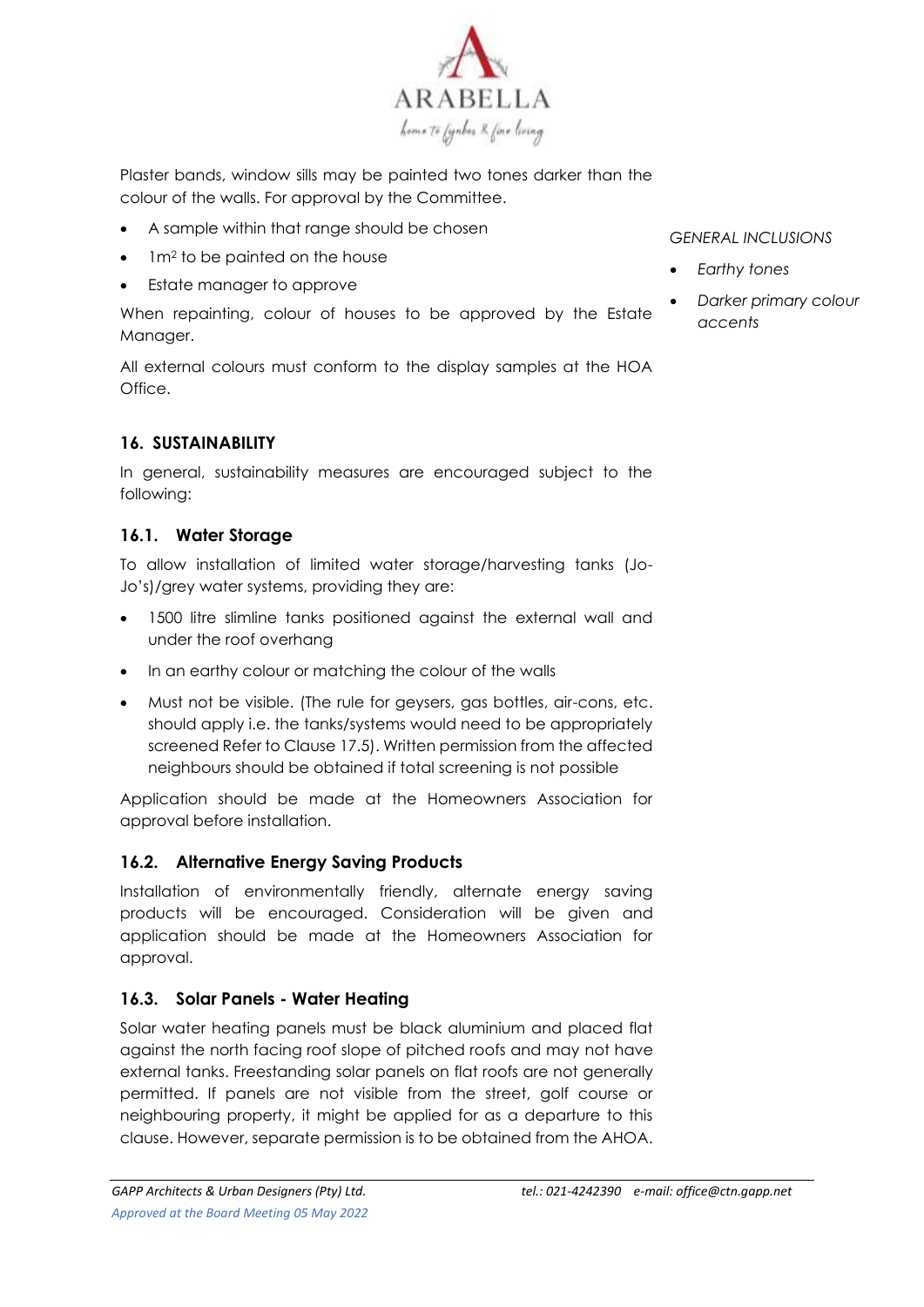

Pipework on the roof must be black and on walls, the same colour as the wall.

# **16.4. Solar Panels - Photo Voltaic**

*Solar PV panels must be placed flat against the roof slope of pitched*  roofs. Written approval of the neighbours and AHOA must be obtained *prior to installation. Panel frames are to be black aluminium, similar to water heating panels described in clause 16.3 above.*

# **17. MISCELLANEOUS**

# **17.1. Plumbing**

Exposed plumbing is discouraged, however, if used it must not be visible from either the road or the golf course. and must be permanently enclosed and/or match the colour of the wall behind the pipes.

# **17.2. Boreholes**

The sinking of boreholes on erven is explicitly prohibited.

# **17.3. Aerials**

Position of satellite dishes and aerials must be positioned to approval of the Estate Manager and painted the same colour as the walls where visible

# **17.4. Refuse**

Refuse bins must be hidden behind walls or structures.

# **17.5. Air conditioning and Heat Pumps**

Air conditioners or heat pumps may **NOT** be visible from the street, the golf course or neighbouring properties*.* The enclosure must be permanent and to be painted in matching house colours.

# **17.6. Electrical Supply**

Property owners must comply with the Standard Conditions of Electrical Supply as issued from time to time by the Estate Manager. Only 60-amp single phase electricity supply can be guaranteed. Provide three 110mm diameter PVC conduits under the paving that crosses the sidewalk. Conduits to be at 600mm below NGL.

New legislation for houses exceeding the market value of R750 000 will be affected by new legislation – (See Department of Minerals and Energy – Electricity Regulations Act 2006)

# **17.7. External Lighting**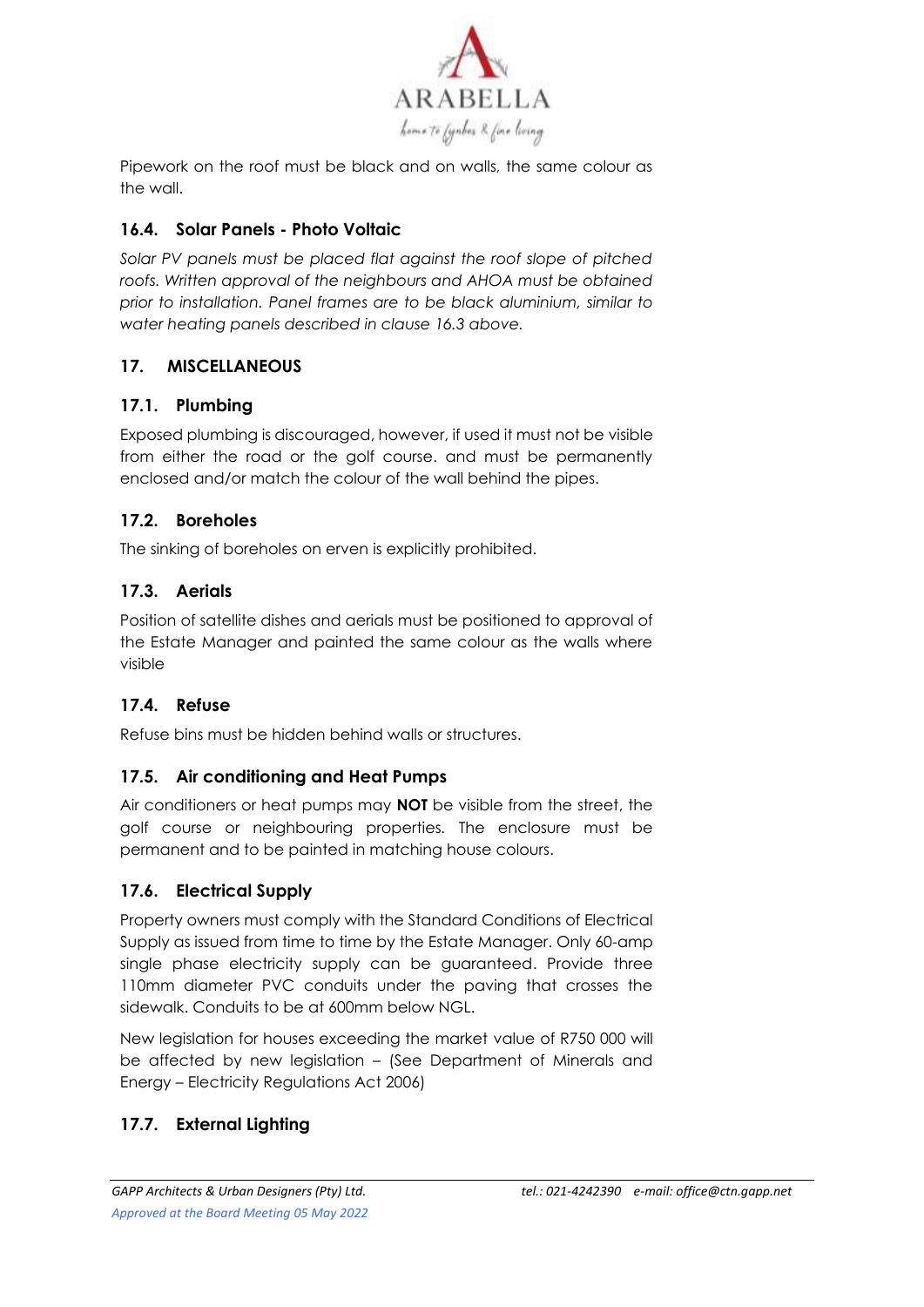

To avoid light pollution and light nuisance, external lighting should be low voltage and energy efficient. External lighting for houses and gardens must be subdued (+/- 1 lux) and be directed downward (or upward) to prevent glare and to avoid throwing light onto neighbouring property. Lights should not be set higher than 1200mm above ground level.

# **17.8. Noise**

All external equipment, generators, pool pumps, etc. should be enclosed to ensure that noise levels are within legal controlled limits.

# **17.9. Garden/storage sheds**

Garden sheds are permissible subject to approval of the Homeowners Association. Such structures must be attached to the main house and not exceed 2m² in size and may nor exceed 1.8m in height. The use of timber/textures fibre cement panels with detailing similar pergolas or carports is encouraged. Structures are to be treated natural timber or painted the same colour of the main structure. If it is visible from the neighbouring property, written approval is required. No untreated sheet metal cladding or roofing is permissible.

#### **17.10. Protection of windows against golf balls**

Applications for screens and netting for the protection of windows to houses must be done as a building related application in terms of this desian manual.

Windows are preferably to be protected with a nylon or steel mesh in fixed framed panels attached to the structure of the house.

- the frames of the panels and nylon or steel mesh should be painted black.
- the size of the panels should not exceed the size of the window by more than 100mm around the edges of the window opening to allow for fixing.
- where outward opening window sections make the use of fixed panels for protection impractical, free-standing netting is permitted.
- netting should be positioned no more than 1m from the affected window and should not exceed the size of the window opening by more than 300mm.
- netting should be securely fixed into a free-standing black steel frame, or attached to the roof overhang, the natural ground and/or into paving.
- netting should be black and not have openings smaller than 25mm x 25mm.

- *Prefabricated storage sheds*
- *'Wendy' house type storage structures*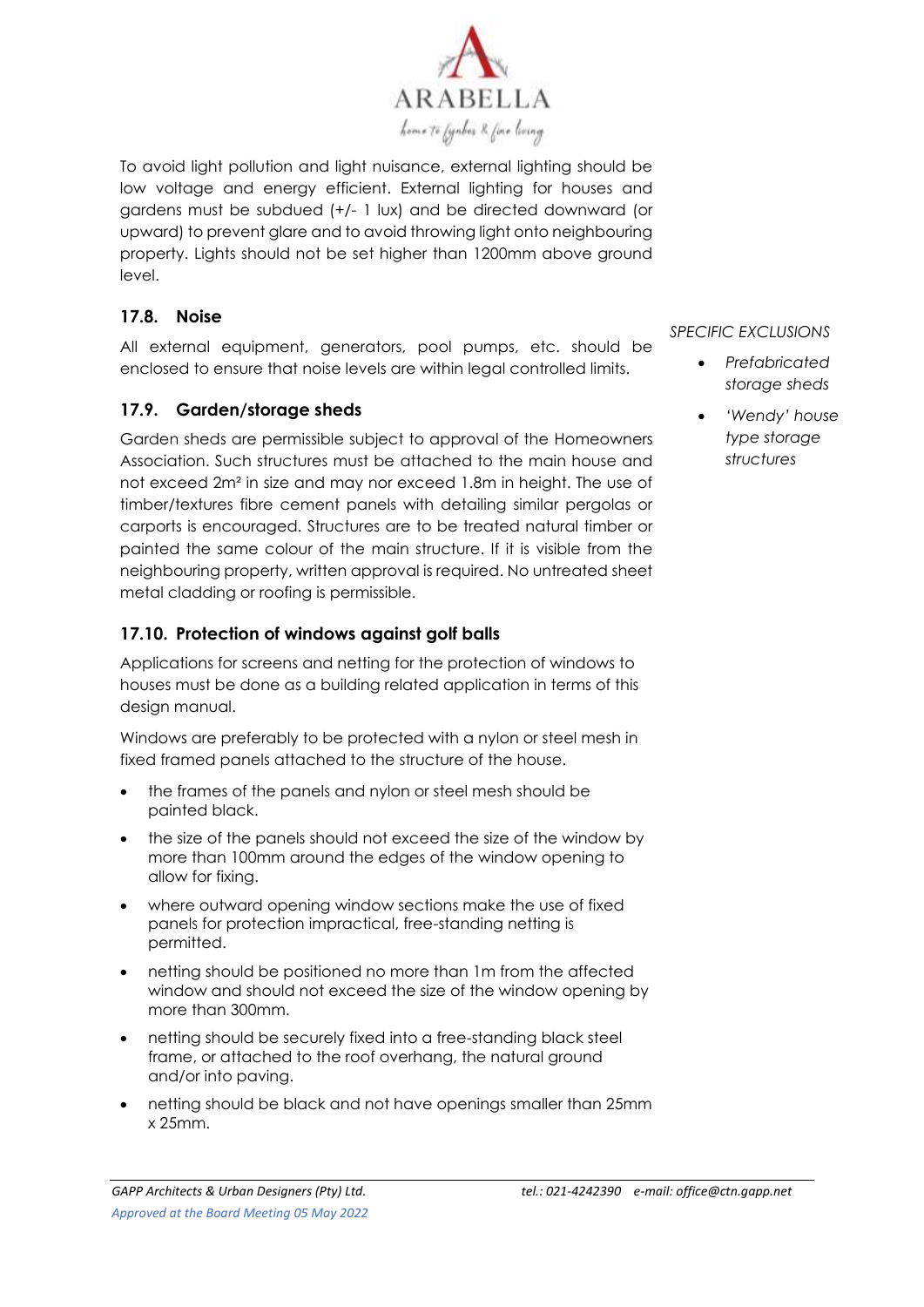

- cabling (steel or nylon) is required along the perimeter, as well as at regular intervals along the net, to ensure that it remains stretched taut at all times.
- where netting on the owner's property affects the views or is visually prominent to the neighbours, consent form such affected neighbours is required.

# **17.11. Protection of houses against golf balls - netting and screens**

Where more substantial protection is required with netting and screens not on the homeowner's property, such an application must be done in terms of the Landscaping Design Manual. Such an application must include the exact location on the common property, the height and extent of the proposed netting and some structural drawings confirming the stability of the netting structure.

The following principles will apply:

- Applications should include a tree planting plan, to, on the longer term, provide adequate protection. Netting should be viewed as an interim medium-term solution, with mature trees eventually replacing the netting. The positioning of netting should allow for sufficient room for tree growth.
- Where netting is erected on common property, consent from affected neighbours is required.
- Netting should not exceed 4m in height and should not exceed 10m in length. Should more protection be required, the netting should be staggered and erected in various segments, not exceeding the aforementioned parameters. Applications for netting higher than 4m will be treated as a departure to the requirements and will have to be appropriately motivated.
- Netting support structures are to be constructed with steel and painted black.
- Netting should be black and not have openings smaller than 20mm x 20mm and not larger than 30mm x 30mm.
- Cabling (steel or nylon) is required along the perimeter, as well as at regular intervals along the net to ensure it remains stretched taut at all times.
- Confirmation that the structure is sound and will withstand high winds is required from a structural engineer. Stay wires and other support cables might be required to ensure the stability of the structure.
- Stay wires and anchors which may create a tripping or safety hazard should be appropriately marked. Planting shrubbery next to stay wire anchors may assist to create hazard protection.
- Maintenance to the netting structures will remain the responsibility of the applicant.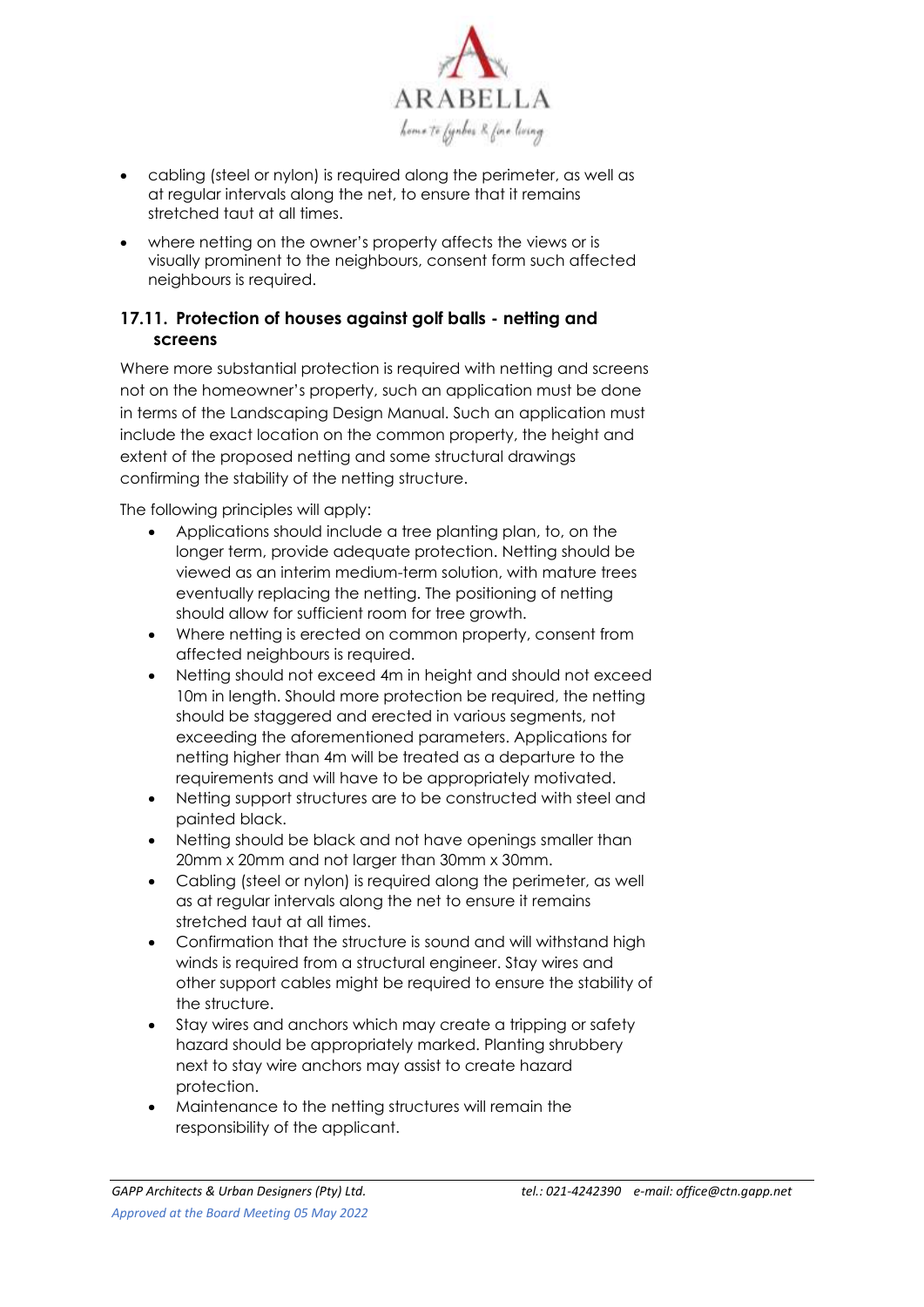

# **18. RESPONSIBILITY**

This Design Manual does not absolve the house owner from complying with the National Building Regulations and the requirements of the Local Authority. Approval by the Homeowners Association does not absolve the owner from complying with the standards set by the Architectural Design Manual.

# **19. APPROVALS**

All building plans for new work as well as for alterations to existing structures must be prepared by Professional Architects or Professional Architectural Technologists, registered with the South African Council for the Architectural Profession. Completed plans, including Appendix 1, are to be submitted electronically in PDF format to GAPP Architects & Urban Designers at *Office@ctn.gapp.net* together with proof that the requisite scrutiny fee payable to the Arabella Country Estate Home Owners Association has been paid or confirmation that arrangements for payment have been made.

GAPP Architects and Urban Designers have been appointed by Arabella as the Consulting Architects and will examine these plans and make recommendations in regard to approval, interpretation, exceptions and waivers.

After scrutiny, stamped electronic copies with recommendations for approval will be returned to the architect, which must submit paper copies to the Homeowners Association for approval.

Only after approval by the Homeowners Association must the architect/owner submit these plans to the relevant local authority (Kleinmond). Approved plans must be acted upon within 12 months or approval will lapse and approval will have to be sought again.

#### **20. DISCLAIMER**

It should be noted that these updated Design Manual have resulted from an evaluation by Arabella Country Estate of houses designed and built to date. Modifications have been introduced to further clarify the intent and character of the original concept. Certain design features of existing buildings that were approved and built before the above date may not be used as precedent nor may the previous Design Manual, illustrations and sales literature be used to justify departures. Any plan submitted after May 2022 is obliged to comply with this updated Design Manual.

#### **21. GENERAL**

The site must be protected during construction by a 1.5m high shadecloth fence firmly fixed along all boundaries.